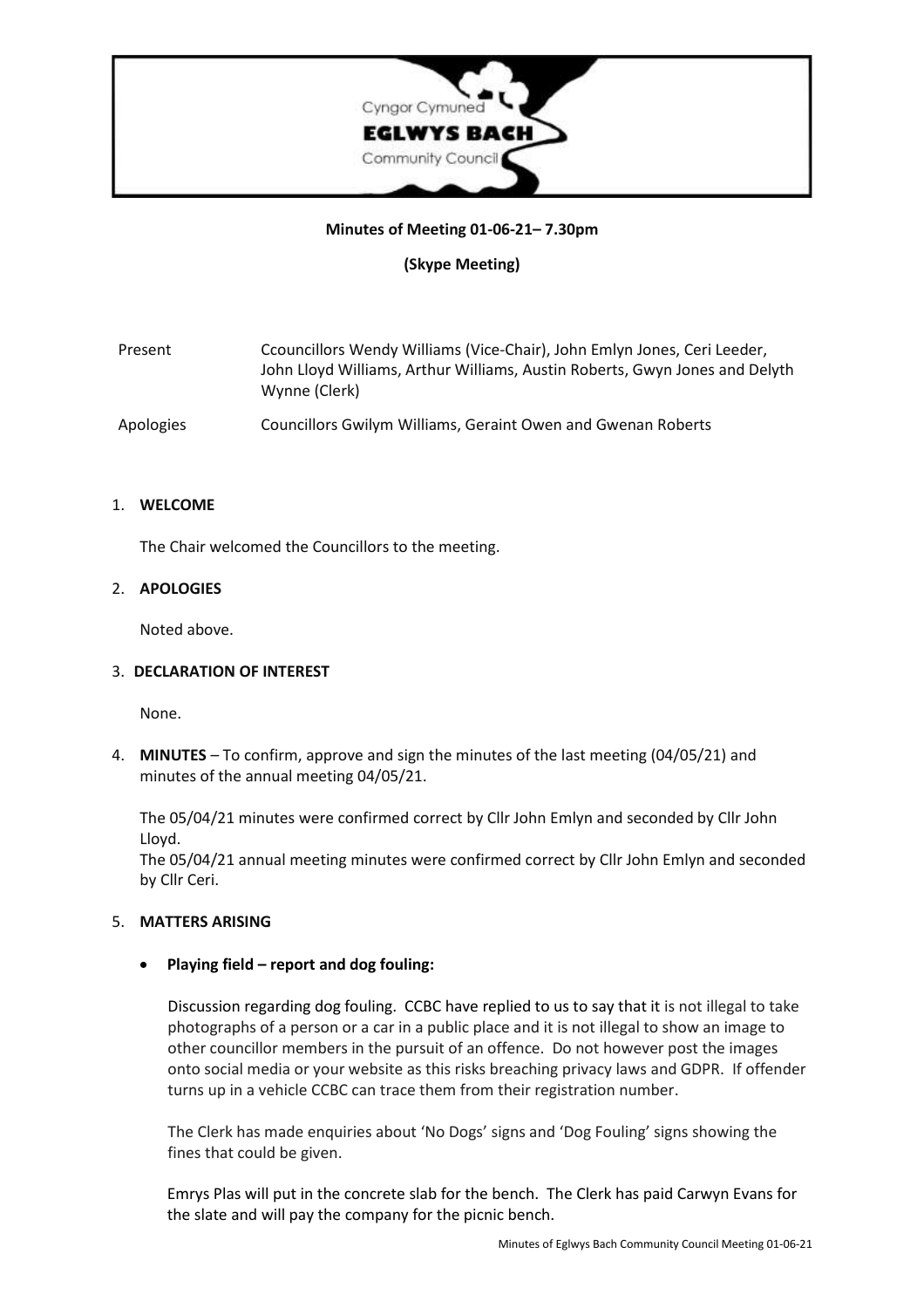

## • **Village Toilets:**

A letter received from Sue Hayward resigning from her post and including an invoice for her work. The Clerk to send letter of thanks to Sue. Job vacancy to be discussed at next meeting. Cllr Ceri to ask CCBC officer to attend to discuss toilets with herself, Cllr John Emlyn and Cllr Austin.

Door to toilets needs to be fixed as the door has been forced. CCBC to be contacted to fix the door.

## • **Henblas Bend:**

Cllr Austin has spoken to the landowner and CBSC have fixed the problem.

#### • **Village Stiles:**

Cllr Austin has contacted ERF to fix the stile. The Community Council is not responsible for this.

Many e-mails were received from residents of the village about the Bryn Derw footpath.

That is not the correct right of way/public footpath as it is crossing land owned by a local farmer. The correct right of way/public footpath is currently dangerous.

, Cllr Gwyn to mark out stiles and send to ERF.

## • **Footpaths/Bridlepaths:**

Cllr Austin to contact CCBC to ask if they can repair the bridlepath.

## • **2019/20 - 20/21 Audit:**

Gwybodaeth audit 19/20 wedi mynd i Awdit Cymru. Y Clerc wrthi yn gorffen gwybodaeth 20/21.

## 6. **PLANNING**

#### • **Reference: 0/48499**

Applicant: Medwyn Williams Proposal: Sheep shed and workshop Location: Dyffryn, Ffordd Llwyn Ddu, Eglwysbach, LL28 5UH

No objection. All Councillors in agreement.

# • **Reference: 0/48527** Applicant: Mrs & Mr Gwawr & Jonathan Mills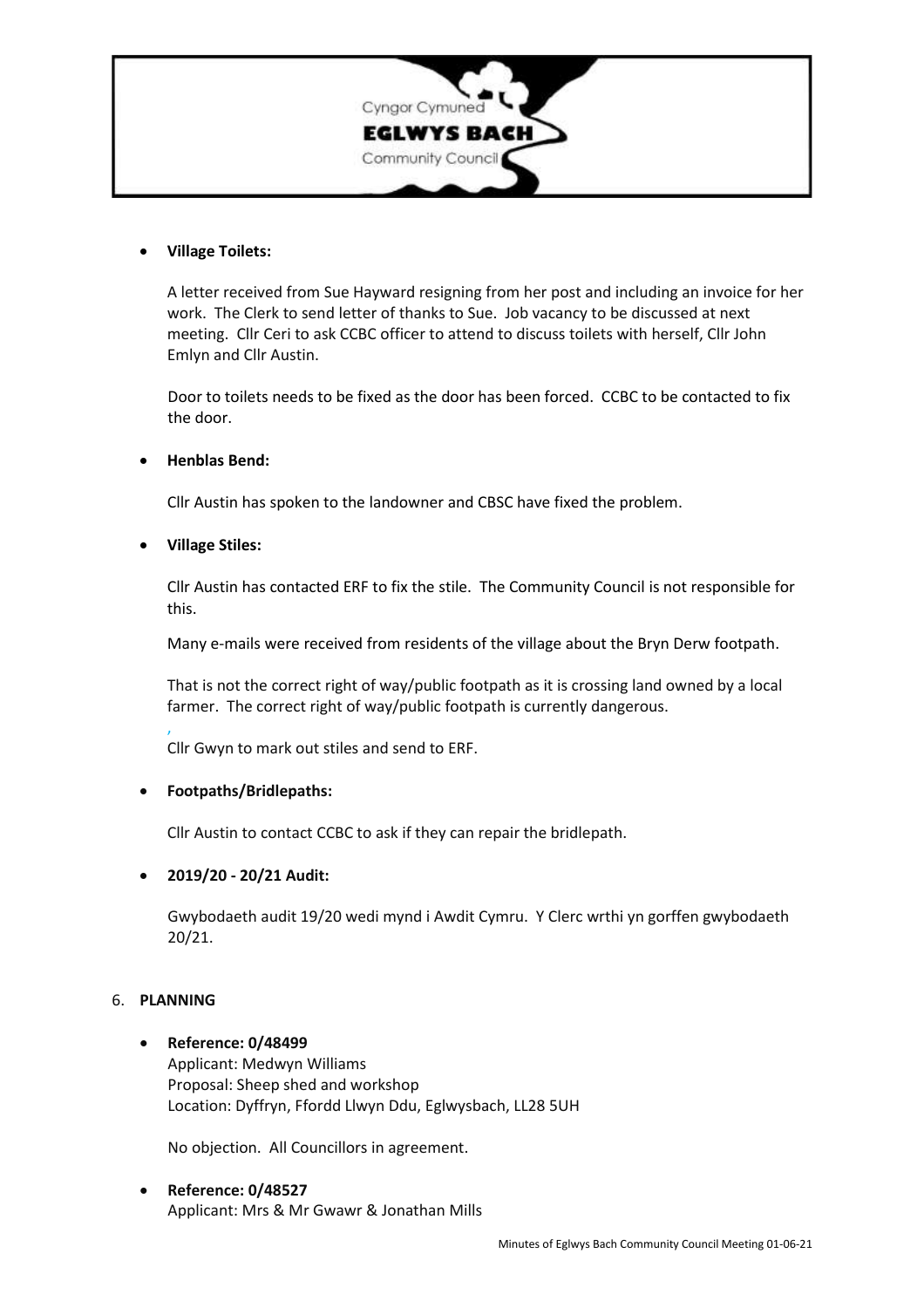

Proposal: Proposed erection of a new outbuilding for domestic garaging and for keeping agricultural machinery and implements (tractor and trailer etc. for use on attached land). Together with the renewal of external cladding to the existing outbuilding, the removal of a static caravan and also removal of the field outbuilding

Location: Berllan Bach, Eglwysbach Road, Eglwysbach, Conwy, LL28 5UF

No objection. All Councillors in agreement.

# • **Reference: 0/48535**

Applicant: E & G Wynne Proposal: Creation of covered yard over existing silage pit and cattle collecting yard incorporating new slurry channel to existing lagoon Location: Wern Fawr, Ffordd Pennant, Eglwysbach LL28 5UN

July agenda item.

# 7. **FINANCIAL REPORT**

Current - £8,150.87 Burial - £969.20 Deposit - £2,078.21

# **Online Payments:**

## **Current :**

- Delyth Wynne (Clerk) £200.00
- HMRC £150.00
- Carwyn Evans (Slate for playing field) £500.00

## **Burial:**

• Eglwys St Martin's – annual contribution towards grass cutting - £500.00

# 8. **CORRESPONDENCE**

- **E-Mail: CCBC - Active Travel consultation;** Noted for information. Include on Facebook page.
- **E-Mail: CCBC - Sport Conwy - local voluntary sports council in Conwy;** Noted for information.
- **E-mail: CCBC - Wellbeing plans - request for recent anonymised engagement feedback** Noted for information.
- **E-Mail: CCBC - Draft Library and Information Strategy 2021-26;** Noted for information.
- **E-Mail: CCBC - night time road closure on Tal y Cafn level crossing;** Noted for information.